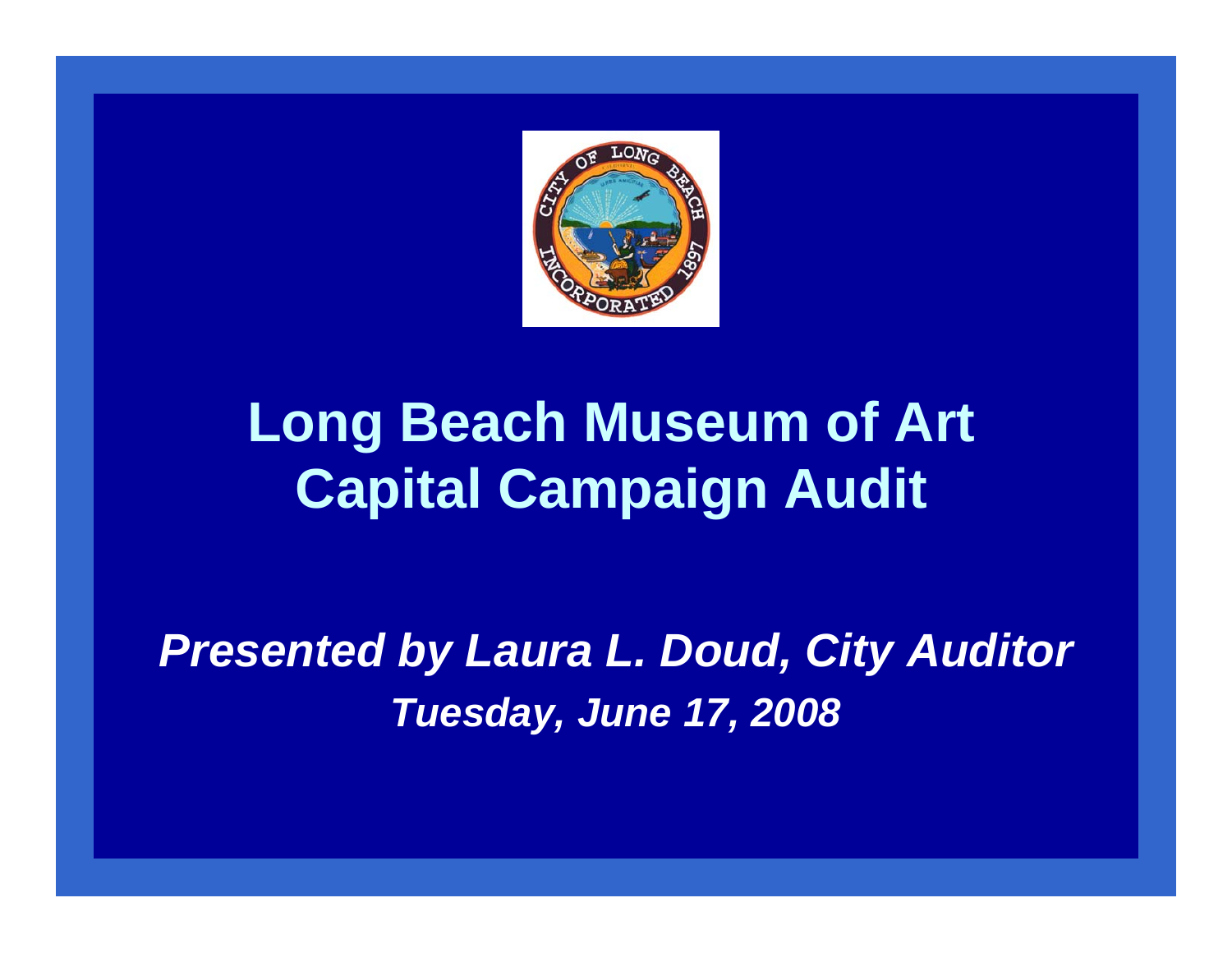# **OBJECTIVE OF LONG BEACH MUSEUM OF ART CAPITAL CAMPAIGN AUDIT**

**• Determine whether the Foundation has the** funds to repay the \$3,060,000 in Bond principal due to the City on September 1, 2009 and, if not, the reasons for its inability to repay the money.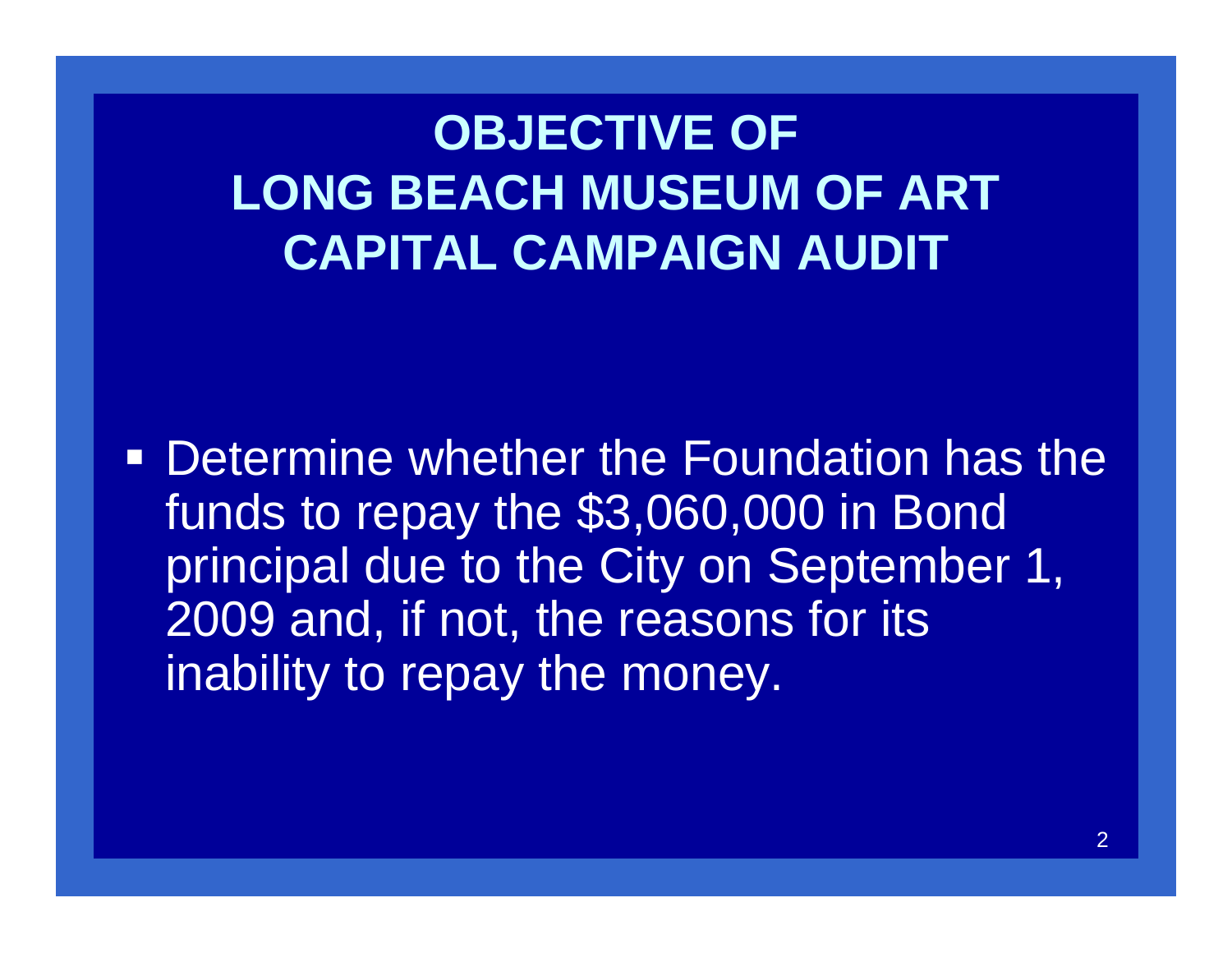## **HISTORY OF MUSEUM**

- **The Long Beach Museum of Art (Museum) was originally** established in 1950; it is owned by the City of Long Beach (City).
- In 1985, the City turned over operation of the Museum to the Long Beach Museum of Art Foundation (Foundation), a newly formed non-profit, public benefit corporation.
- $\blacksquare$  In exchange for the management and maintenance of the Museum, the City provides a base level of support to the Foundation on an annual basis.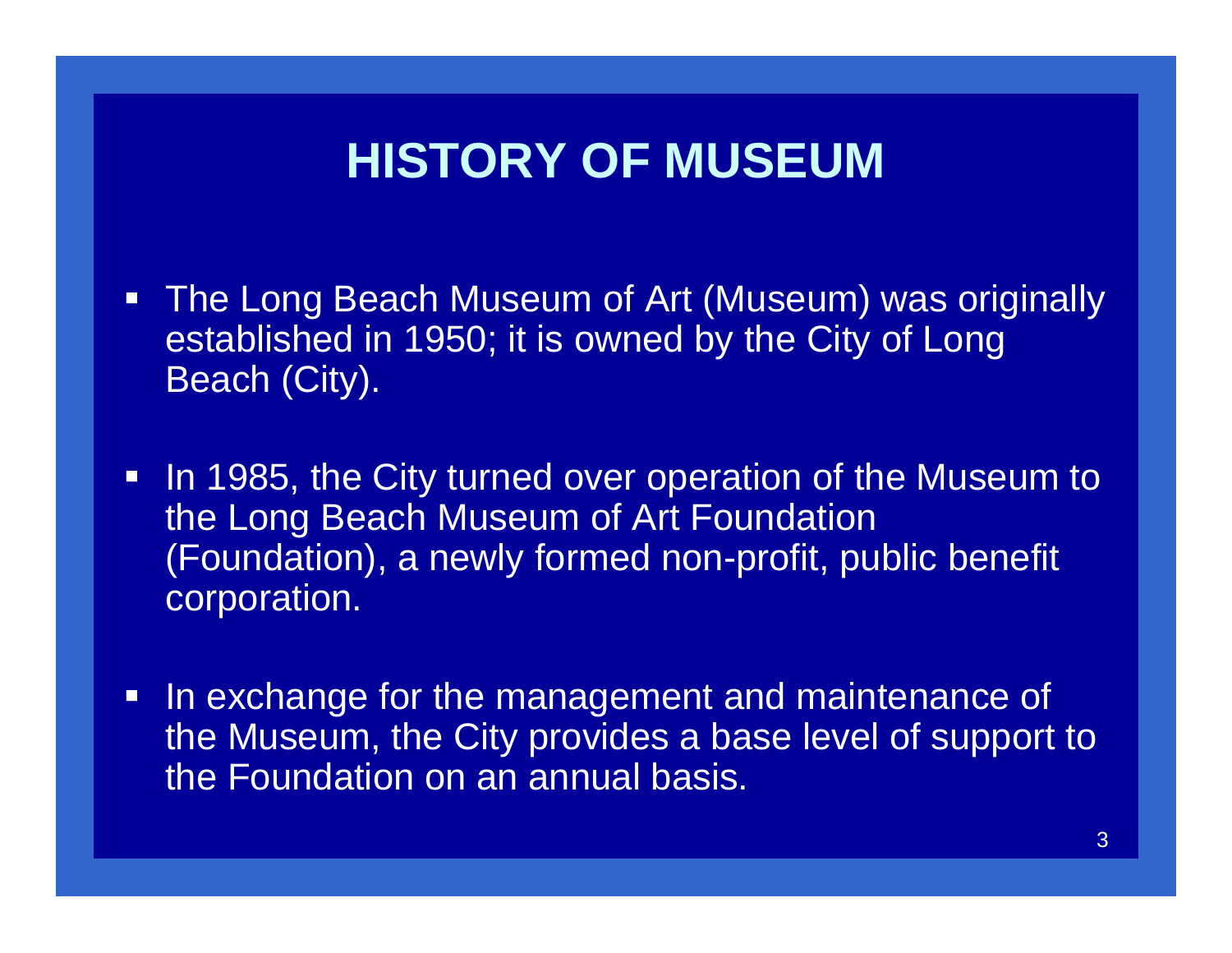# **Contractual Support Provided by City**

|                     | Annual             | <b>Total</b>        | $%$ Of             |
|---------------------|--------------------|---------------------|--------------------|
|                     | <b>Support</b>     | <b>Unrestricted</b> | <b>Revenues</b>    |
|                     | <b>Provided to</b> | <b>Foundation</b>   | <b>Represented</b> |
| <b>Foundation's</b> | <b>Foundation</b>  | <b>Revenues</b>     | by City            |
| <b>Fiscal Year</b>  | by City            | (including City)    | <b>Support</b>     |
| 2002                | 398,750            | 3,183,214           | 12.5%              |
| 2003                | 645,585            | 2,424,266           | 26.6%              |
| 2004                | 571,000            | 2,494,028           | 22.9%              |
| 2005                | 569,000            | 3,295,130           | 17.3%              |
| 2006                | 569,000            | 3,343,036           | 17.0%              |
| 2007                | 569,000            | 3,681,108           | 15.5%              |

The City also provides additional annual discretionary support to the Foundation of up to \$70,000.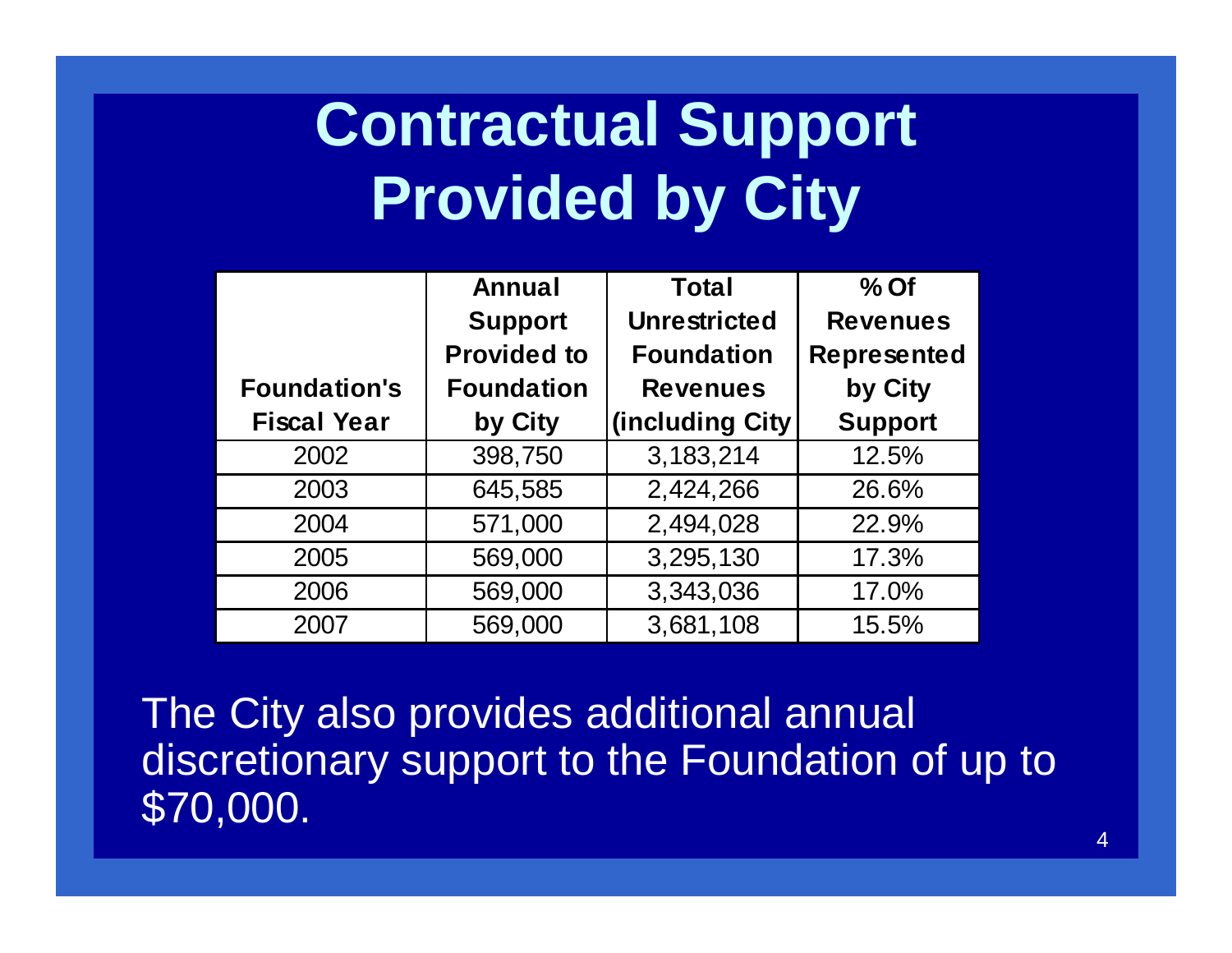# **HISTORY OF BONDS**

- $\blacksquare$  After several years of exploring options to expand the Museum, the Foundation decided to expand at the Museum's present site.
- $\blacksquare$  The Foundation established a budget of \$6,500,000 for its expansion project and began fundraising efforts (the Capital Campaign).
- $\blacksquare$  To expedite completion of the project the Long Beach Bond Finance Authority issued \$3,060,000 of tax-exempt variable lease revenue bonds (Bonds).
- $\blacksquare$  Bonds were issued in 1999, requiring 100% principal repayment in 2009.
- $\Box$ Repayment of the Bonds is a general fund obligation of the City.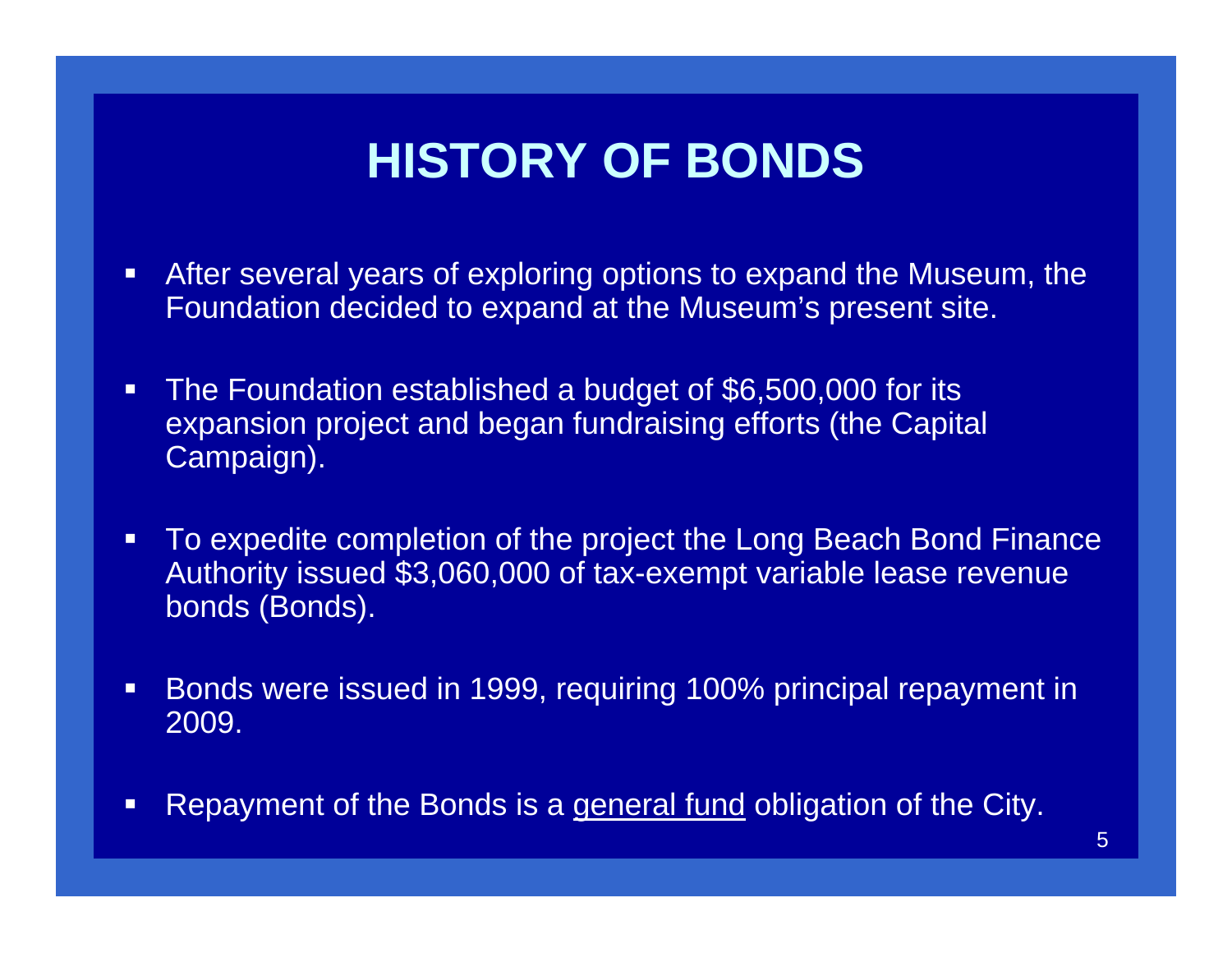### **INTENT OF PARTIES**

**Foundation would reimburse the City for** all Bond-related costs with moneys raised through its Capital Campaign.

 The Foundation's original goal was to redeem the Bonds within 5 years of issuance, even though the Bonds terms called for a 10 year maturity.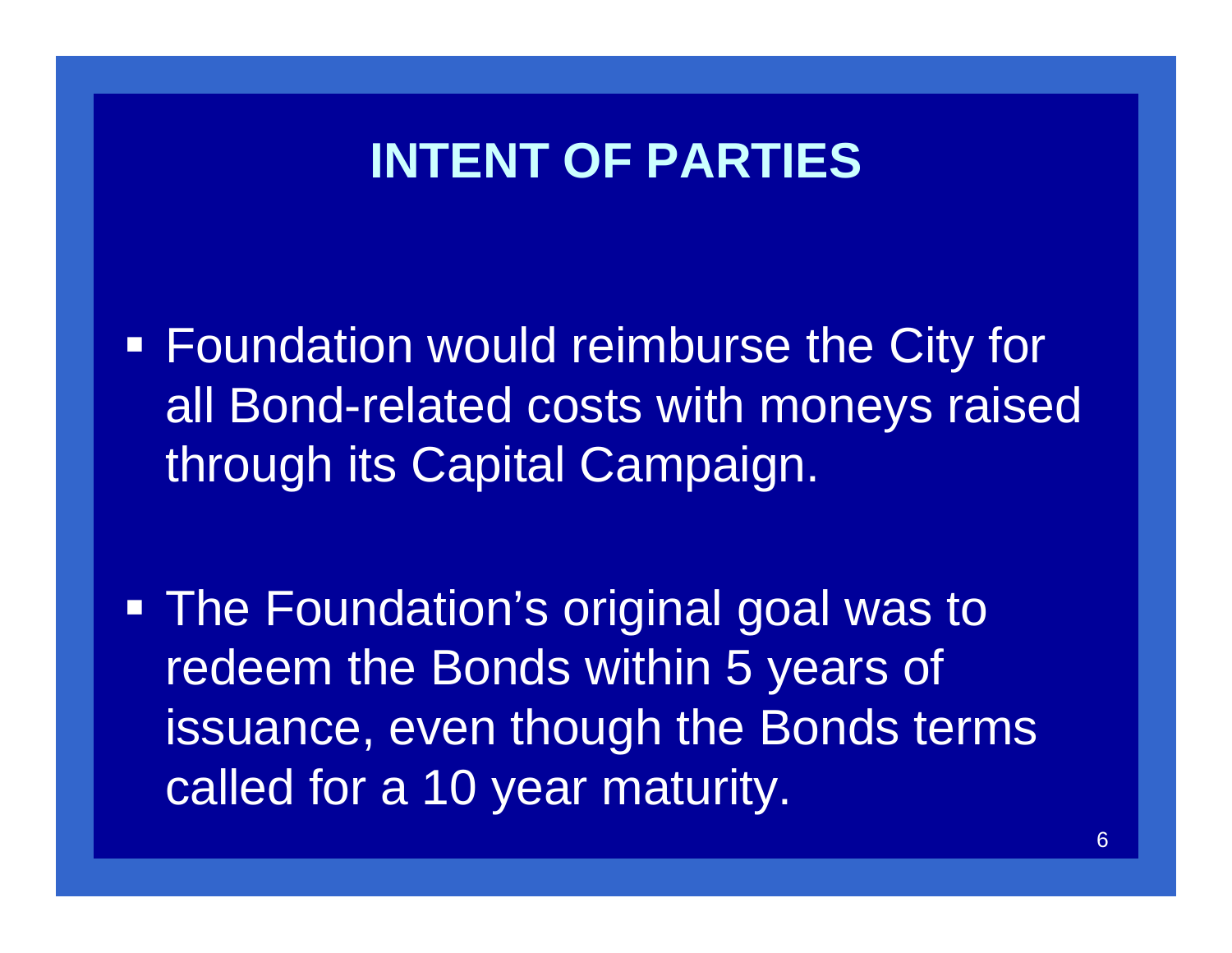### **OVERVIEW OF AUDIT RESULTS**

#### $\Box$ The audit report identified 2 main issues

- $\Box$  The Foundation does not have sufficient funds to repay the \$3,060,000 Bonds and has no formal plan in place to repay them.
- $\Box$  Certain issues pertaining to the Foundation's operations under its previous management negatively impacted the Foundation's ability to repay the Bonds.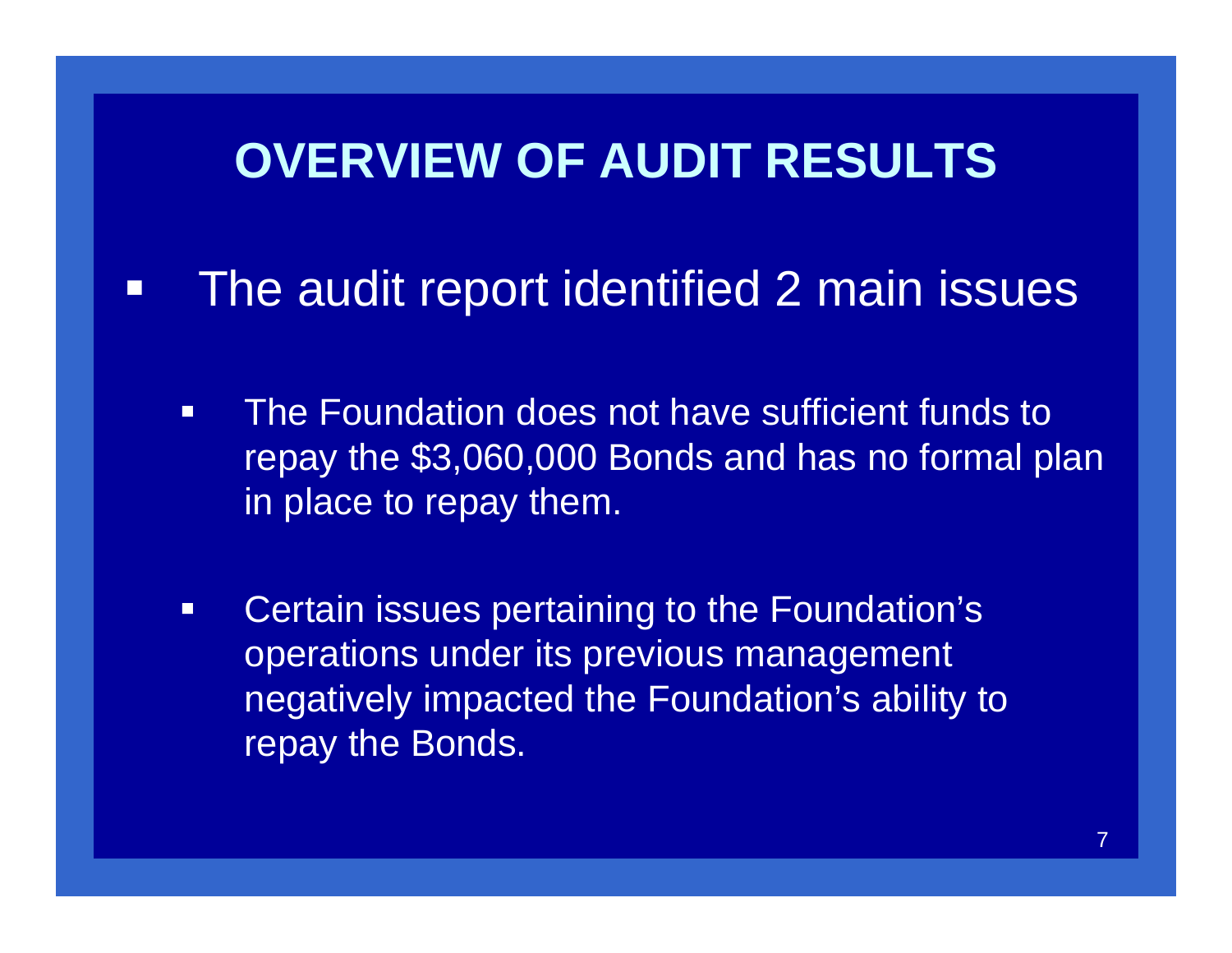## **RESULTS AND RECOMMENDATIONS**

**Issue #1: The Foundation does not have sufficient funds or a formal plan in place for repayment of the \$3,060,000 Bonds.**

- Foundation currently has only \$388,000 of the required \$3,060,000 to repay the Bonds.
- Foundation collected \$1,084,000 less in donations than required to redeem Bonds.
- Foundation inappropriately spent \$1,588,000 of contributions restricted for the repayment of the Bonds on its daily business operations.

#### **RECOMMENDATION:**

**Foundation and City devise a comprehensive strategy for repayment of the \$3,060,000 Bonds, which are due to mature on September 1, 2009.**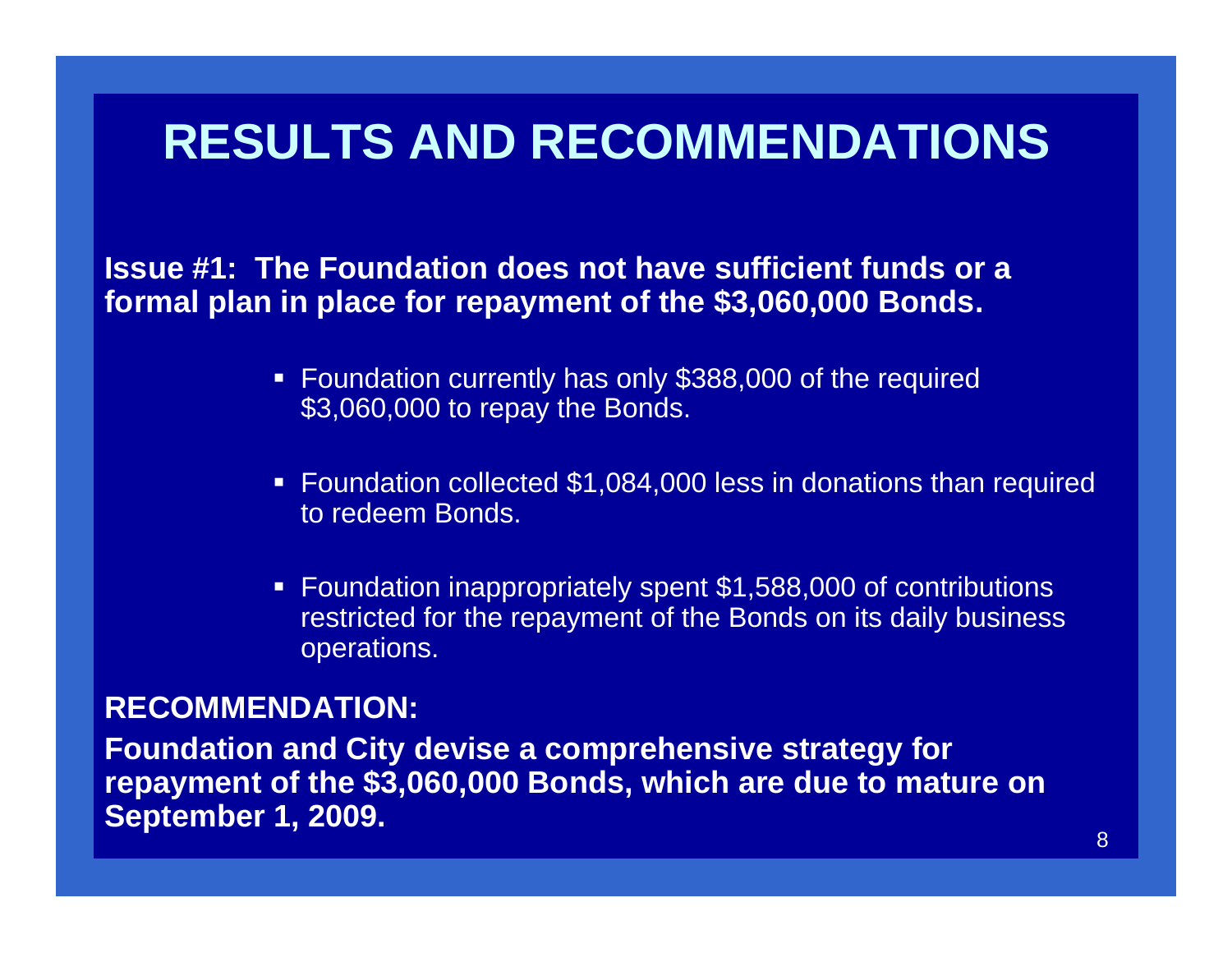# **RESULTS AND RECOMMENDATIONS**

**Issue #2: Certain issues pertaining to the Foundation's operations under its previous management negatively impacted the Foundation's ability to repay the Bonds.**

- **Misappropriation of Assets**
- Lack of Administrative Oversight Over Internal Controls
- Conflict of Interest

#### **RECOMMENDATION:**

**Foundation perform a thorough investigation of the improprieties identified and quantify and recover moneys lost. Consider filing insurance claim for losses, if losses are considerable.**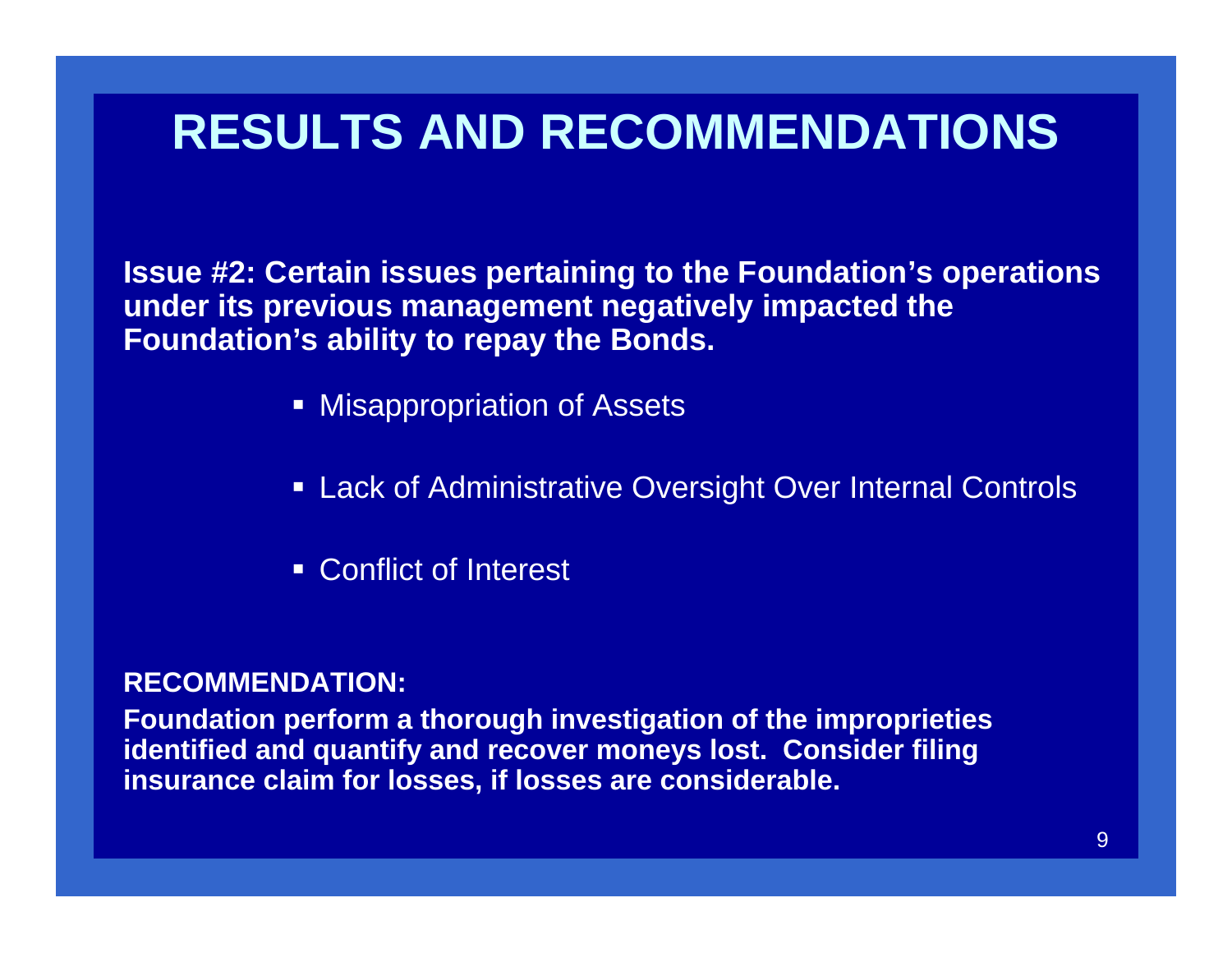### **Anticipated vs. Actual Cash Flow**

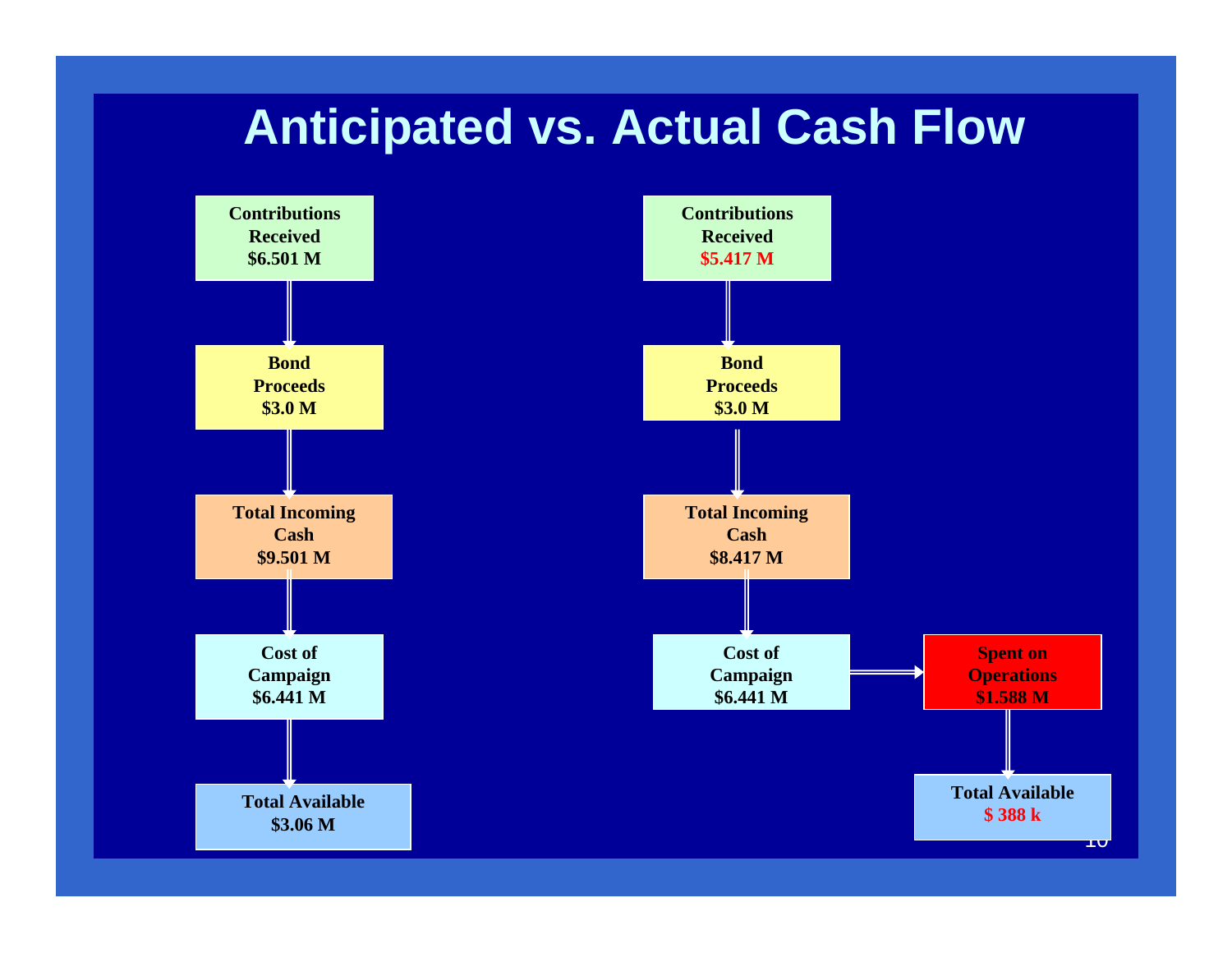# **CITY AUDITOR RECOMMENDATION FOR ALL ISSUES**

 $\Box$  Request City Council to direct City Management and the Foundation to review recommendations, develop comprehensive strategies consistent with the recommendations and advise City Council and City Auditor as to progress and plans for implementation of recommendations in 90 days, six months, and one year from the date of receipt and filing of the Long Beach Museum of Art Capital Campaign report.